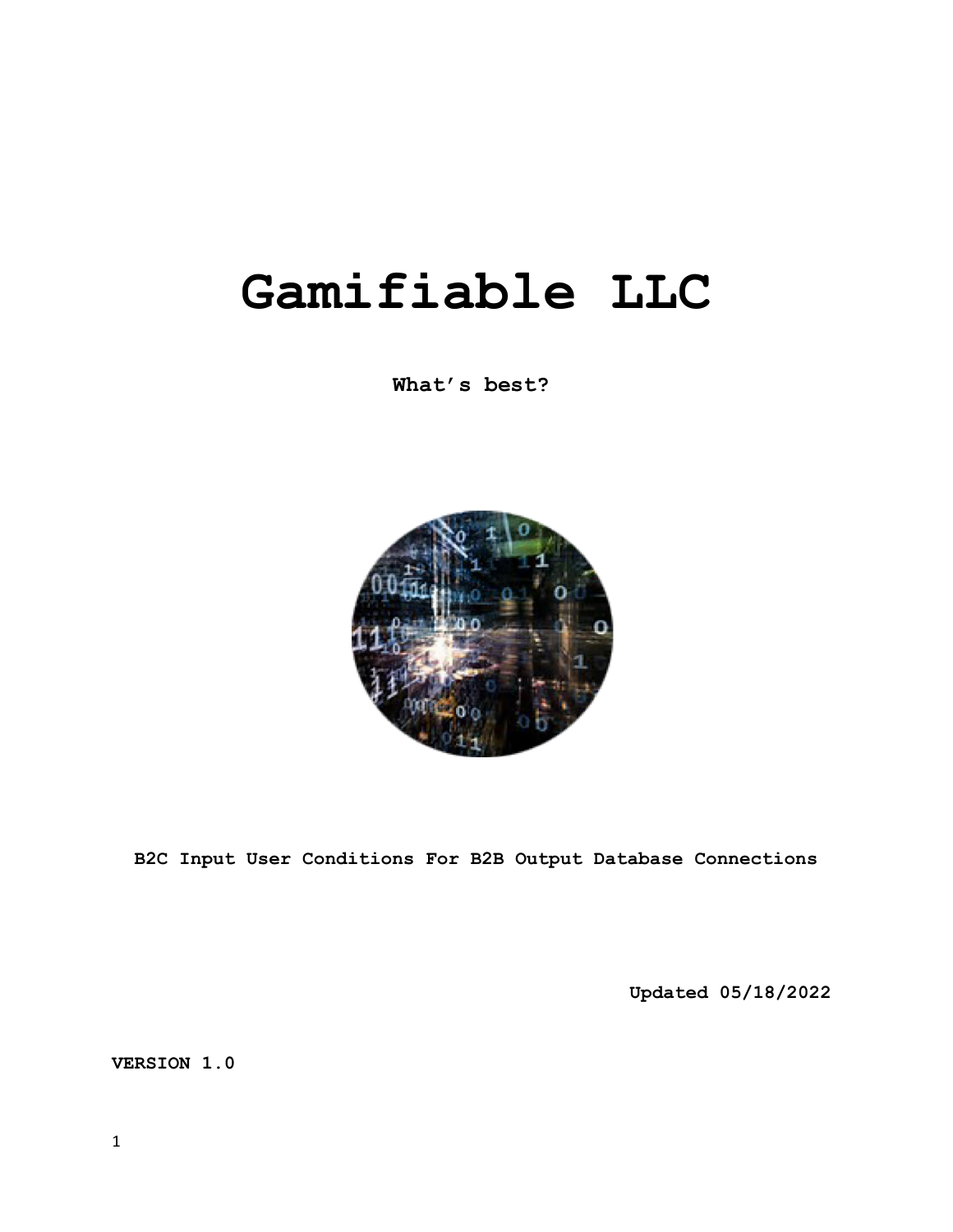| Abstract       |                                                  | З. |
|----------------|--------------------------------------------------|----|
|                | 1. Motivation                                    | 4. |
|                | 1.1 B2C Conditions For B2B Connections           | 4. |
|                | 1.2 GamifiedApp's decentralized e-commerce's MAI | 4. |
|                | 1.3 Decentralized e-com, smart contracts, tokens | 5. |
|                | 2 Gamified Actor Network Nodes                   | 6. |
|                | 2.1 Benevolent Artificial Intelligence           | 6. |
|                | 2.2 Deploying Enterprise AI and Blockchain       | 6. |
|                | 2.3 Digital Adv Based Revenue Model              | 7. |
|                | 2.4 Tokenization                                 | 7. |
|                | 2.5 Gamification Actor Networks                  | 7. |
| 3 <sup>7</sup> | Mobile Game And Domain Specifics                 | 7. |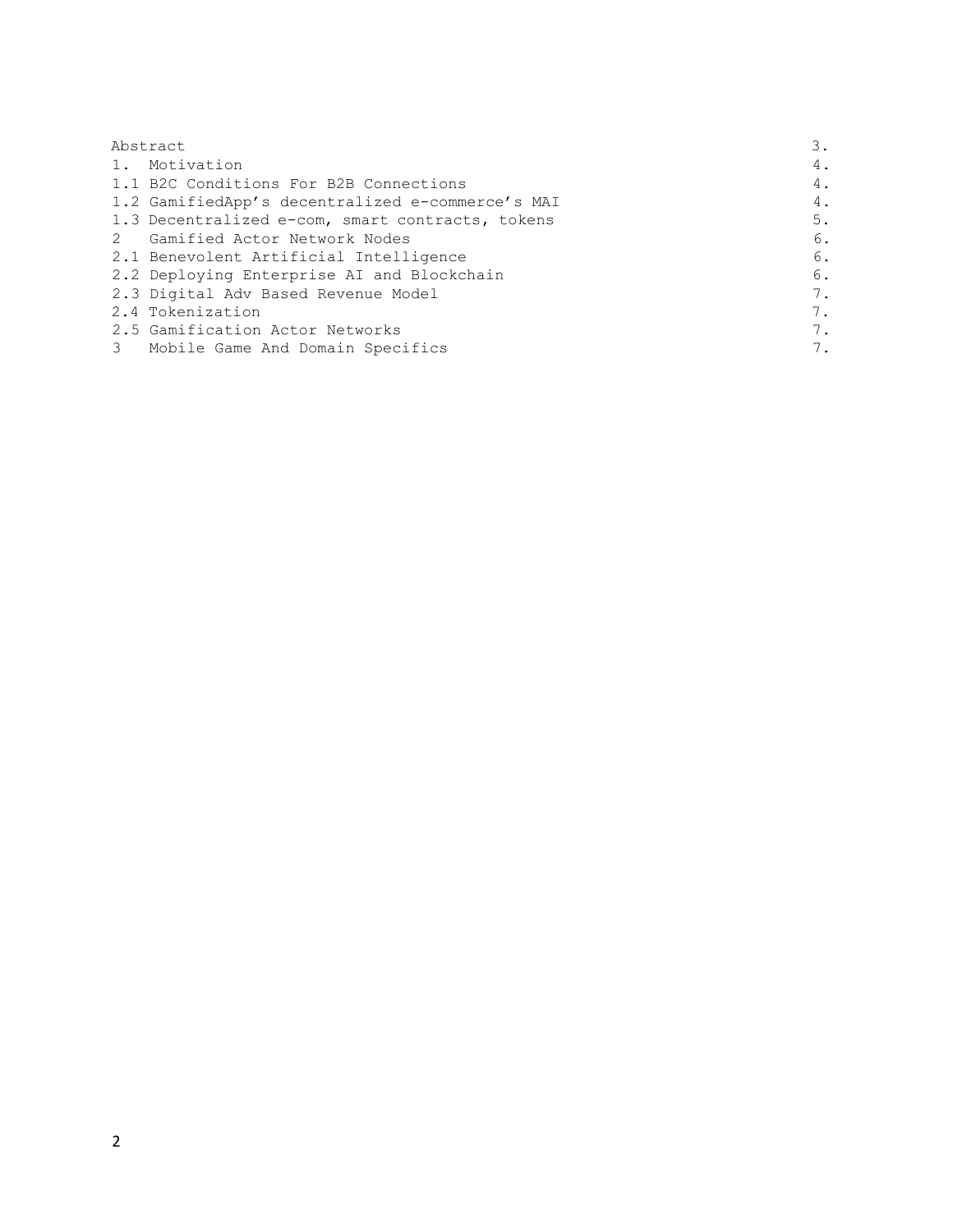## **Abstract**

**With a digital distribution platform that's a decentralized economy that is providing a virtual world at where players build, own, and monetize their gaming experiences with the Mobile Blockchain Game version of SPACEZODIACS Shiyan Meishu, monetization of a missing middle with the user the B2C with digital programmatic advertising with an open source interoperable architecture of user data, a blockchain address identity layer system allows people, products, apps and services, blockchain cloud providers, organizations and innovators to key into Marketplace AI with decentralized ecommerce's web3.**

**With Peer to Peer Decentralized Ethnographic Gamified CRM's embracing Blockchain Gaming with Tokens and NFTs with Decentralized Autonomous Organization for ad-based parities and Decentralized e-Commerce, a Tokenization of Everything is an ingame marketplace pipeline from the Hybrid-casual Mobile game called SPACEZODIACS Shiyan Meishu, and programmatic adv on runtime decentralized ecommerce's market with an API that cleans, normalizes and distributes cache hierarchies of information technology architecture, user input is extended as B2C's that intersect C2C narratives.**

**API of GamifiedApp's new x for its y = 1's digital currency of Gami is the Machine Artificial Intelligence's strategic data acquisition and warehousing that converges blockchain architecture into an AI cloud centric database management by recombining and transforming social media and ecommerce into a solution space of Social Transmedia's missing middle's database connections. Monetizing virtual relationships that are an interoperable missing middle of B2B's advertising connections from user conditional input extended to B2Cs decentralized ecommerce outputs executes Smart Contracts, Blockchain and Tokens.** 

**Digital assets to buy, sale and trade is the user that is the B2C, for B2B programmatic adv's Open Source blockchain layer on GamifiedApp is for a collaborative metaverse subculture. User narrative intersections of art and science is the AI ID of user control for trading and interaction with an interoperable,**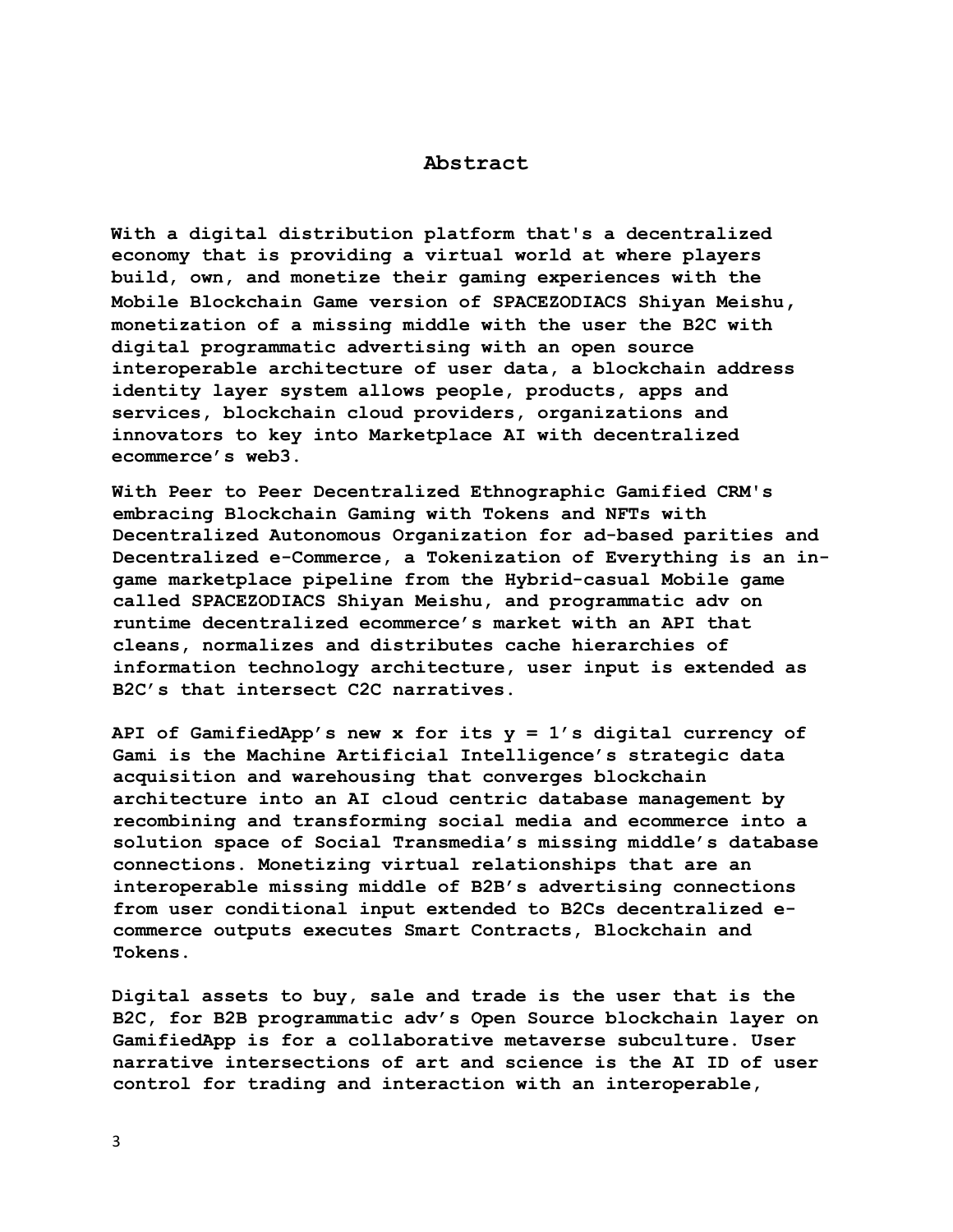**decentralized local to Global new crypto-economic space called Social Transmedia.**

## **1. Motivation**

**A collaborative subculture of AI identification of User Control and interaction is an interoperable decentralized local to Global new crypto-economic space of decentralized e-commerce.** 

- **1. Crowd-source is a Web 3.0 trajectory of GamifiedApp's top-down activation from a technological acquisition convergence of a bottom-up MAI (machine artificial intelligence) wrap.**
- **2. User input is a new x for B2B programmatic advertising to a missing middle's z output that converges the B2C's y benefits from C2C Narratives.**

**Gamifiable LLC . Terms of use: https://www.gamifiableMobile.com**

# **1.1 B2C Conditions For B2B Connections**

**Distributed ledger technology of GamifiedApp is a top-down B2C that is the User, as unsupervised Input conditions are for a new x of B2B programmatic adv Outputs to that missing middle, a Social Transmedia is a decentralized e-commerce's y of user narrative value creation of Ethnographic Gamified CRMs.** 

**With a bottom-up blockchain database connection of a technology convergence's MAI autonomous database's reinforcement learned intersects of C2C Narratives at the distributed ledger of GamifiedApp's top-down unsupervised input with an underlying Tersorflow.js, Behavioral Tree extensions are from a Bottom-up with Tensorflow seamlessly integrating top-down activation of supervised learning for the point of purchase Machine Artificial Intelligence of GamifiedApp that executes blockchain, smart contracts, currency and tokens.** 

#### **1.2 GamifiedApp's Decentralized e-commerce's MAI.**

**Self-brand overlap's new x is a reduction for recursive competitive spatial intelligence of node combinatorics from input, so output of infinity executes the Social Transmedia of GamifiedApp's Decentralized e-Commerce, Smart Contracts, Tokenization.**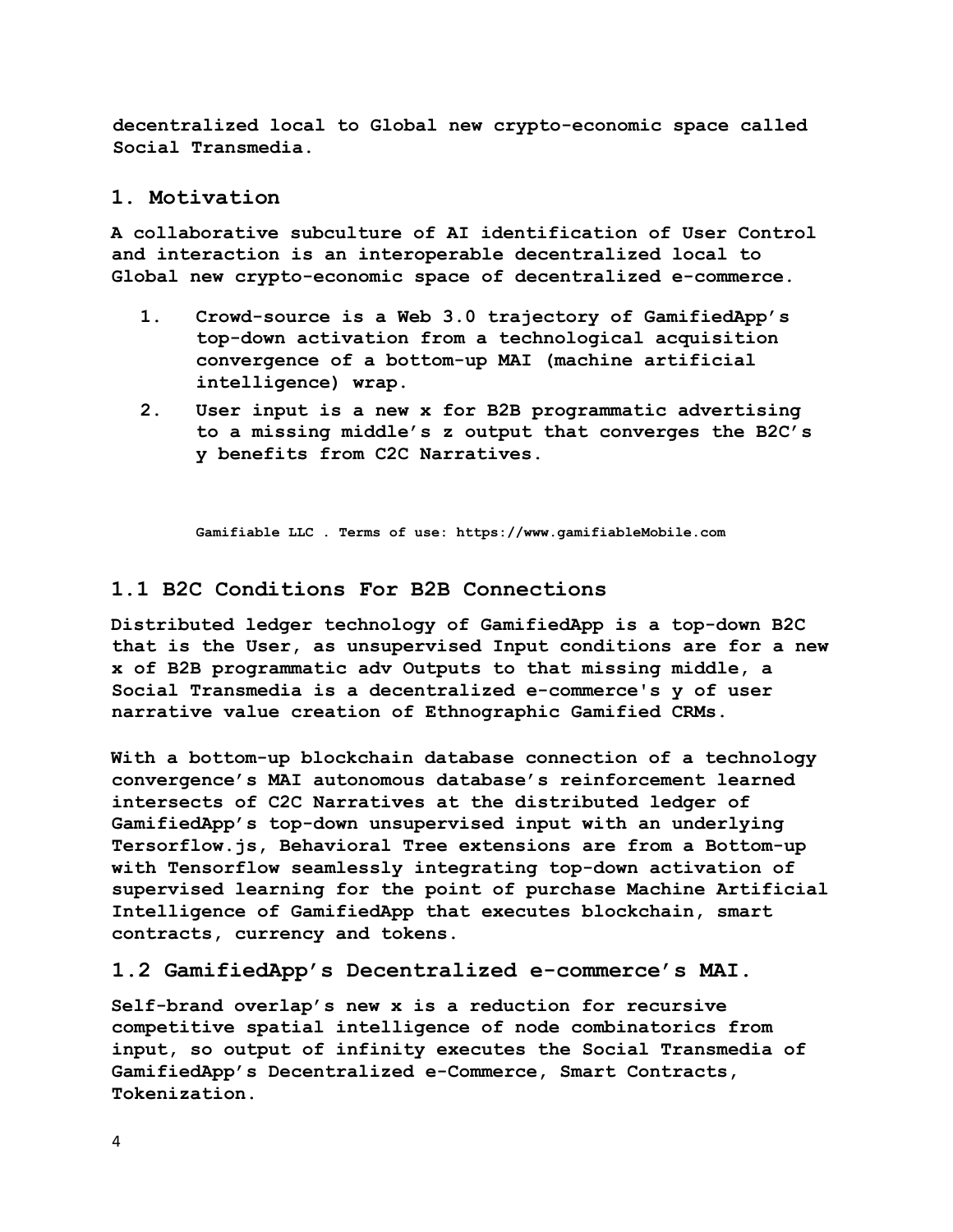**An open Source Blockchain layer on GamifiedApp is for a collaborative subculture, for User narrative intersections of art and science is the AI identification of User control, and trading and interaction is an interoperable and decentralized local to Global new crypto-economic space called Social Transmedia.** 

**Ethnographic gamified algorithms test input data, as conditions connect Product Market Fits from qualitative what that train new advertising algorithmic functions that filter B2B's how delivery of classification with simultaneous location Actor Networks and mapping for concrete implementation of Web3 as B2C's when, Storage, Asset Transfer and Mobility is B2B advertising to B2Cs Missing Middle from C2C Narratives.** 

**Missing Middle's Users with an EAS (Enterprise Application Software) Internet of Value that is from Smart Contract data science and its Blockchain, Digital Ledger Database parameters is Social Transmedia that is from AI's Goal-orientated Action Planning recommendation algorithms that monetize cryptoeconomics with programmatic B2B advertising that is from B2C dialogue that monetizes C2C Narratives.** 

**With a bottom up server-side render of B2C users that generate and output programmatic advertising, B2B Ethnographic Gamification technology is at where Users interact, exchange digital assets of competing blockchains that are the Gamified crypto-economics value creation consensus of Social Transmedia for Marketplace AI.** 

## **1.3 Decentralized e-Com, Smart Contracts, Tokens**

**Social Transmedia's Goal-orientated Action Planning recommendation algorithms monetize crypto-economics with programmatic B2B advertising that is goal driven from C2C Narratives, and a bottom up server-side render of B2C users that output programmatic advertising is the B2B Ethnographic Gamification technology, so an intersect for Web 3.0 is at where Users interact, exchange digital assets of competing blockchains that are the Gamified crypto-economics value creation consensus of Social Transmedia for decentralized e-Commerce with ad-based revenue.**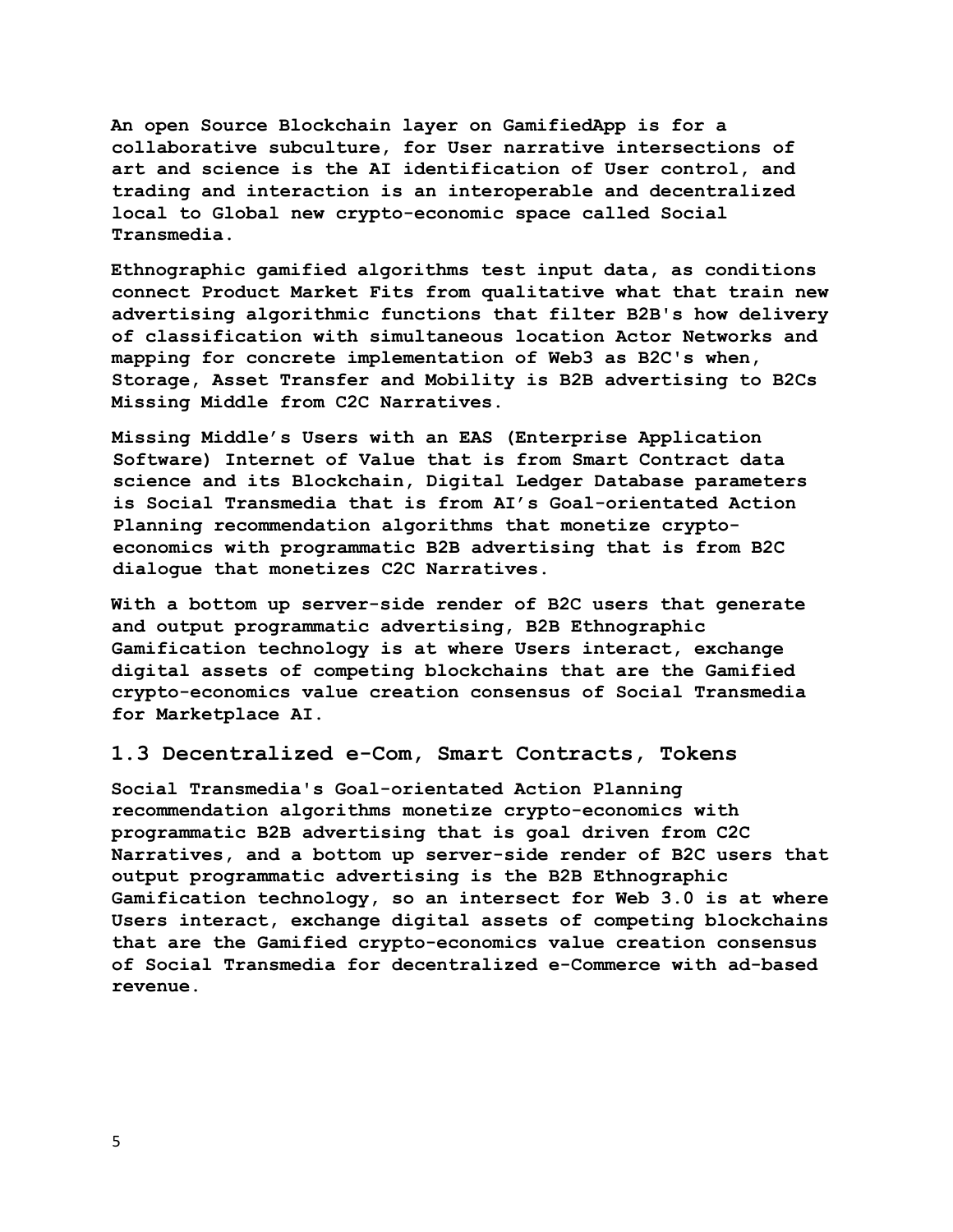## **2. Gamified Actor Network Nodes**

**With the present state of the internet of x = 0 a stable state, a decentralized e-Commerce's business decisions are modeled and analyzed with game-theoretic applications: organizational design and system thinking is the new x for the y of competitive strategies of imperfect markets. Heterogeneous output of B2B advertising to the missing middle, the user extended as the B2C is an optimal marketing strategy of Social Transmedia's Gamified Ethnographic CRM's material implications.** 

# **2.1 Benevolent Artificial Intelligence**

**Providing unique users the resource to possess special enlightenment or knowledge of something from GamifiedApp's input to gather ubiquitous information that shows the world how Social Transmedia is from their self-brand overlaps, Blockchain integrates a seamless enterprise architecture: discounts, free stuff in closed looped digital ecosystems.** 

## **2.2 Deploying Enterprise AI and Blockchain**

**GamifiedApp's digital ledger's database intersect parameter layer's tensoflow.js, an unsupervised input is on a full-stack rational database, PostgredSQL that seamlessly integrates converging technologies of programmatic digital add-based autonomous reinforcement learned output of Tensoflow that is Behavioral Tree extended supervised learning to Smart Contract instances, currency and tokens with Machine Artificial Intelligence.**

**With Revenue's bottom-up account's user defined conditions, GamifiedApp's Activation with crypto-economics and currency is on a public blockchain, as an Open Source layer converts, extends Users into B2Cs from C2C Narratives, tokenization generation is the Gamified Ethnographic CRM's cluster analyses from Tensorflow.js, a top-down that is for the programmatic outputs of an autonomous database of acquisition's bottom-up with Tensorflow that is Behavioral Tree extended for supervised Machine Artificial Intelligence, clusters contained.** 

**Retention of Social Transmedia is the C2C Narrative cryptoeconomic value creation's tokenization of a decentralized e-Commerce's Marketplace's AI with GamifiedApp's interface and UX of Social Transmedia's decentralized e-Commerce.**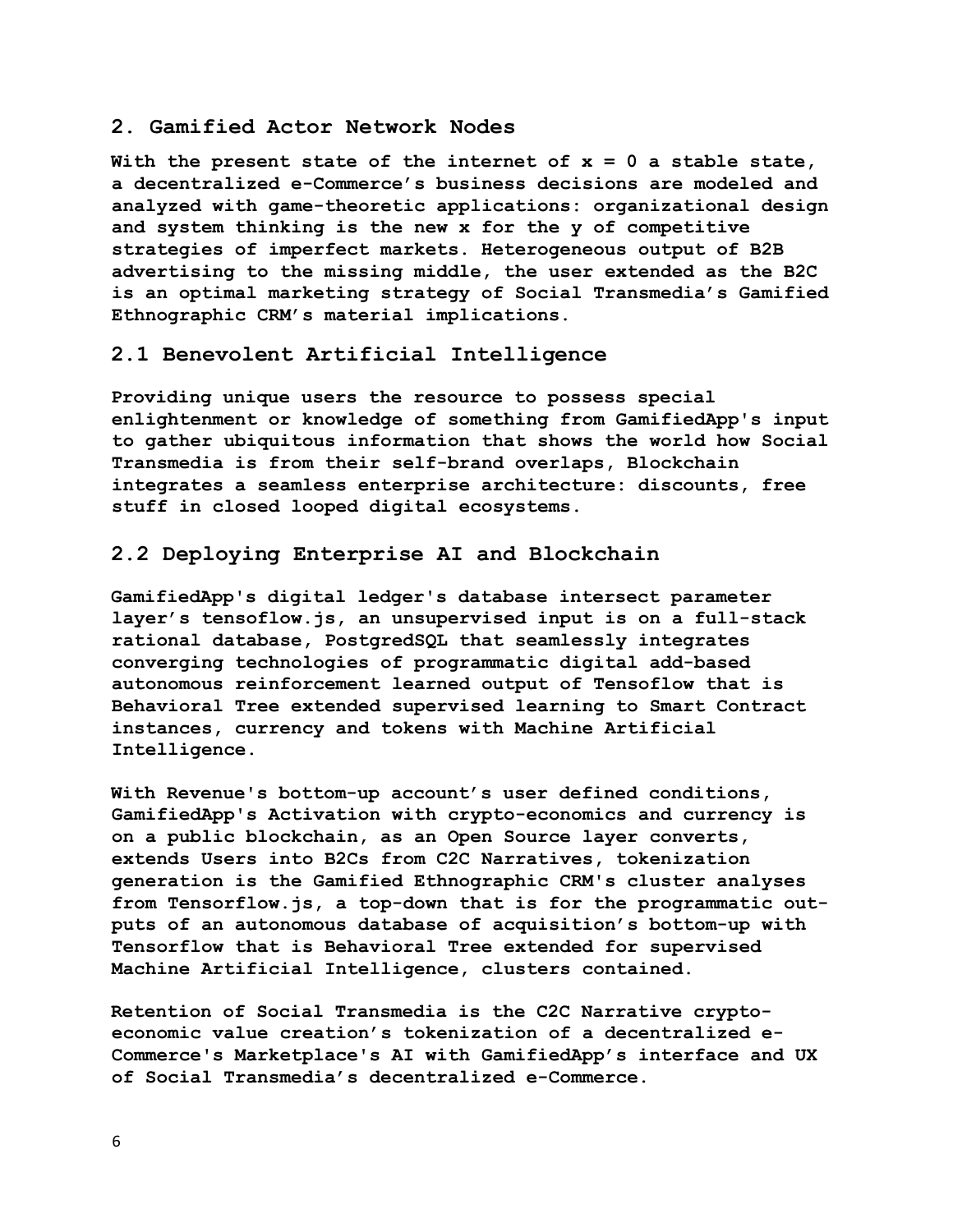## **2.3 Digital Adv Based Revenue Model**

**GamifiedApp's top-down input intersections of C2C Narratives are for B2B autonomous database insights from B2Cs activation conditions with open-source competitive intelligence connections.** 

# **2.4 Tokenization**

**Tokenomics is from C2C Narratives, and retention is the tokenization of data ownership, as the decentralized e-commerce target of B2B advertising is to a Missing Middle that is the user extended as the B2C, GamifiedApp's digital currency's payment system of blockchain, smart contracts and tokens, a cryptocurrency called Gami and a token called GT, they are the decentralized ecommerce's B2B output of B2C's shared input nodes of programmatic advertising transactions.**

**Acquisition with a digital distribution platform that's a decentralized economy provides a virtual world at where players build, own, and monetize their gaming experiences from the Mobile Blockchain Game version of SPACEZODIACS Shiyan Meishu; B2B advertising to B2C algorithmically generates tokens from B2C input, and activation of GamifiedApp's Enterprise Blockchain is a dApp of Smart Contracts and Tokens: User Generated Machine Artificial Intelligence innovation with Web3.**

## **2.5 Gamification Actor Networks**

**Protocol for fungible, non-fungible tokens, transactions and ownership of digital assets on the blockchain is for a collaborative subculture, so intersections of art and science is an AI identification of User control. Trading and interaction of an interoperable, decentralized local to Global new cryptoeconomic space is called Social Transmedia.**

**Monetization of partners, customers, third parties and Gov entities is an autonomous natural language processing of intersects with Ethnographic Gamified CRM technology, and B2B nodes advertise to B2C self-brand overlaps with Gamification Actor Networks.**

#### **3. Mobile Games And Domain Specifics**

7 **With GamifiableMobile.com's CONNECTIONS that are the Trigger for a new x, scale and monetization of Gameplay Action are Players**